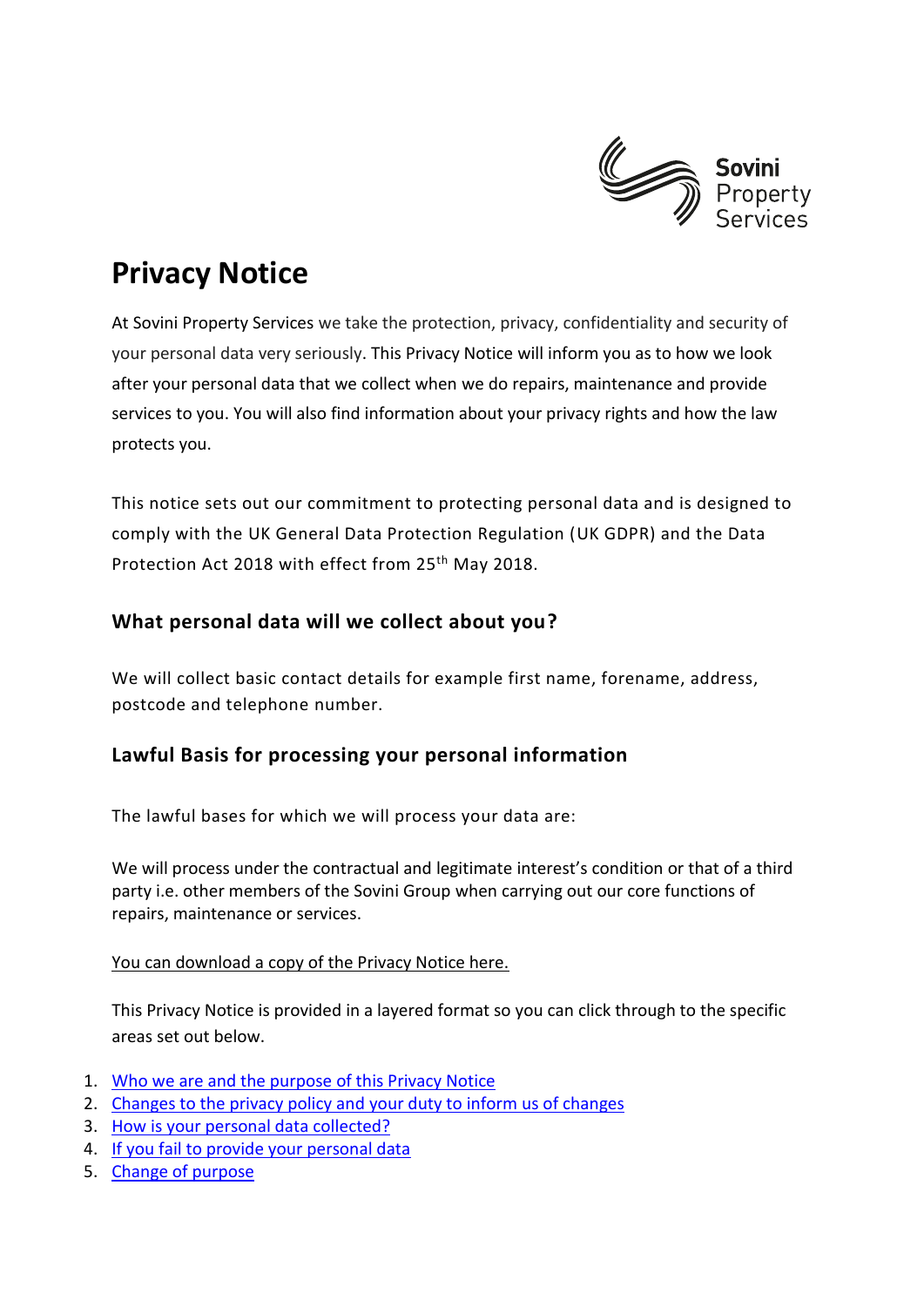- 6. Our [processing of your personal data](#page-2-1)
- 7. [Disclosures of your personal data](#page-2-2)
- 8. [International transfers](#page-2-3)
- 9. [Data Security](#page-3-0)
- 10. [Data Retention](#page-3-1)
- 11. [Your Legal Rights](#page-3-2)
- 12. [Automated decision making](#page-5-0)
- 13. [Contact details](#page-5-1)

# <span id="page-1-0"></span>**Who we are and the purpose of this Privacy Notice**

This Privacy Notice aims to give you information on how Sovini Property Services collects and processes your personal data.

We obtain your personal data in order to carry out all aspects of repairs, maintenance and services which includes full facilities management service for social housing clients, and property maintenance support for commercial and public sector organisations.

Sovini Property Services is a controller and responsible for your personal data (for simplicity throughout this notice "we", "us" or "our" means Sovini Property Services in this Privacy Notice).

Sovini Property Services are part of the Sovini Group which is made up of different legal entities, details of which can be found on [The Sovini Group website.](http://www.sovini.co.uk/)

#### [Back to top](#page-0-0)

# <span id="page-1-1"></span>**Changes to the Privacy Notice and your duty to inform us of changes**

We keep our Privacy Notice under regular review. This version was last updated in August 2021. Historic versions can be obtained by contacting us.

It is important that the personal data we hold about you is accurate and current. Please keep us informed if your personal data changes during your relationship with us.

#### [Back to top](#page-0-0)

# <span id="page-1-2"></span>**How is your personal data collected?**

The different methods we use to collect data include orders from other members of the Sovini Group, these are made through our internal secure systems or by email and phone.

#### [Back to top](#page-0-0)

# <span id="page-1-3"></span>**If you fail to provide personal data**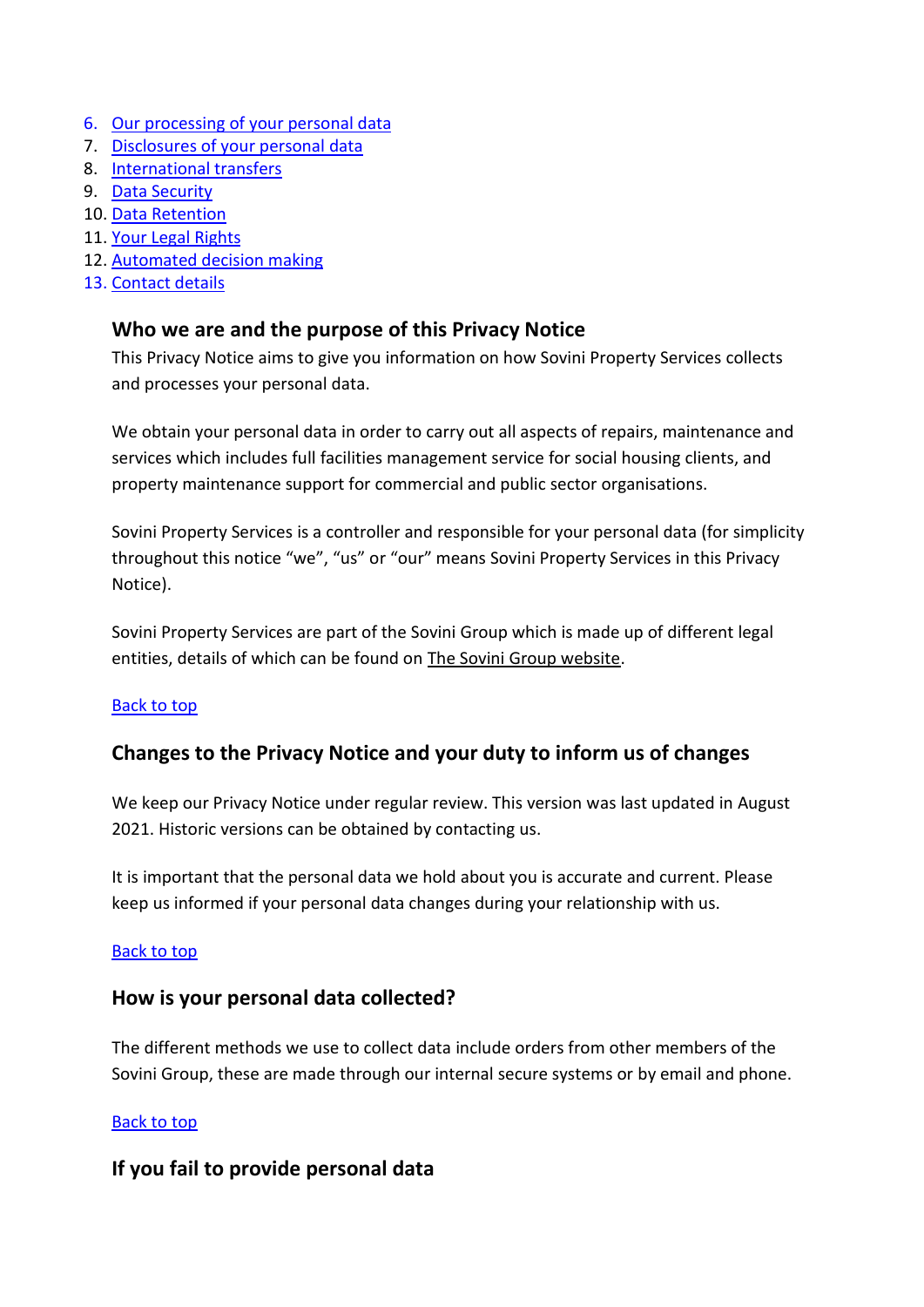<span id="page-2-0"></span>Where you fail to supply your personal information to us we may not be able to provide services such as repairs and maintenance. [Back to top](#page-0-0)

# **Change of purpose**

We will only use your personal data for the purposes for which we collected it, unless we reasonably consider that we need to use it for another reason and that reason is compatible with the original purpose. If you wish to get an explanation as to how the processing for the new purpose is compatible with the original purpose, please contact us using the detail set out below.

If we need to use your personal data for an unrelated purpose, we will notify you and we will explain the legal basis which allows us to do so.

Please note that we may process your personal data without your knowledge or consent, in compliance with the above rules, where this is required or permitted by law.

#### [Back to top](#page-0-0)

# <span id="page-2-1"></span>**Our processing of your personal information**

We collect varying information about you and use it for different reasons according to the relationship we have with you. For example, we will collect different personal information depending on whether you are an existing tenant or occupant or from an entity we work with when providing our services (called a "business partner" below).

In order to make this notice as user friendly as possible, we have split it into different sections. Please click on the section below that best describes your relationship with us.

#### [Business Partner](file://///group/data/documents/Sovini%20Corporate/Quality%20and%20Environmental/Private/Data%20Management/GDPR/Privacy%20Notice/Sovini%20Property%20Services%20Privacy%20Notice/August%202021%20-%20KH/Privacy%20Notice%20Business%20Partner%20August%202021%20-%20KH.docx)

#### [Back to top](#page-0-0)

# <span id="page-2-2"></span>**Disclosures of your personal data**

We may share your personal information with other members of the Sovini Group. We do not share your personal information with any other third party organisations.

#### [Back to top](#page-0-0)

#### <span id="page-2-3"></span>**International transfers**

Sovini Property Services may occasionally process your personal information overseas this will be for the storage of data in systems that are cloud based, cloud adoption is now around 90 % in the UK.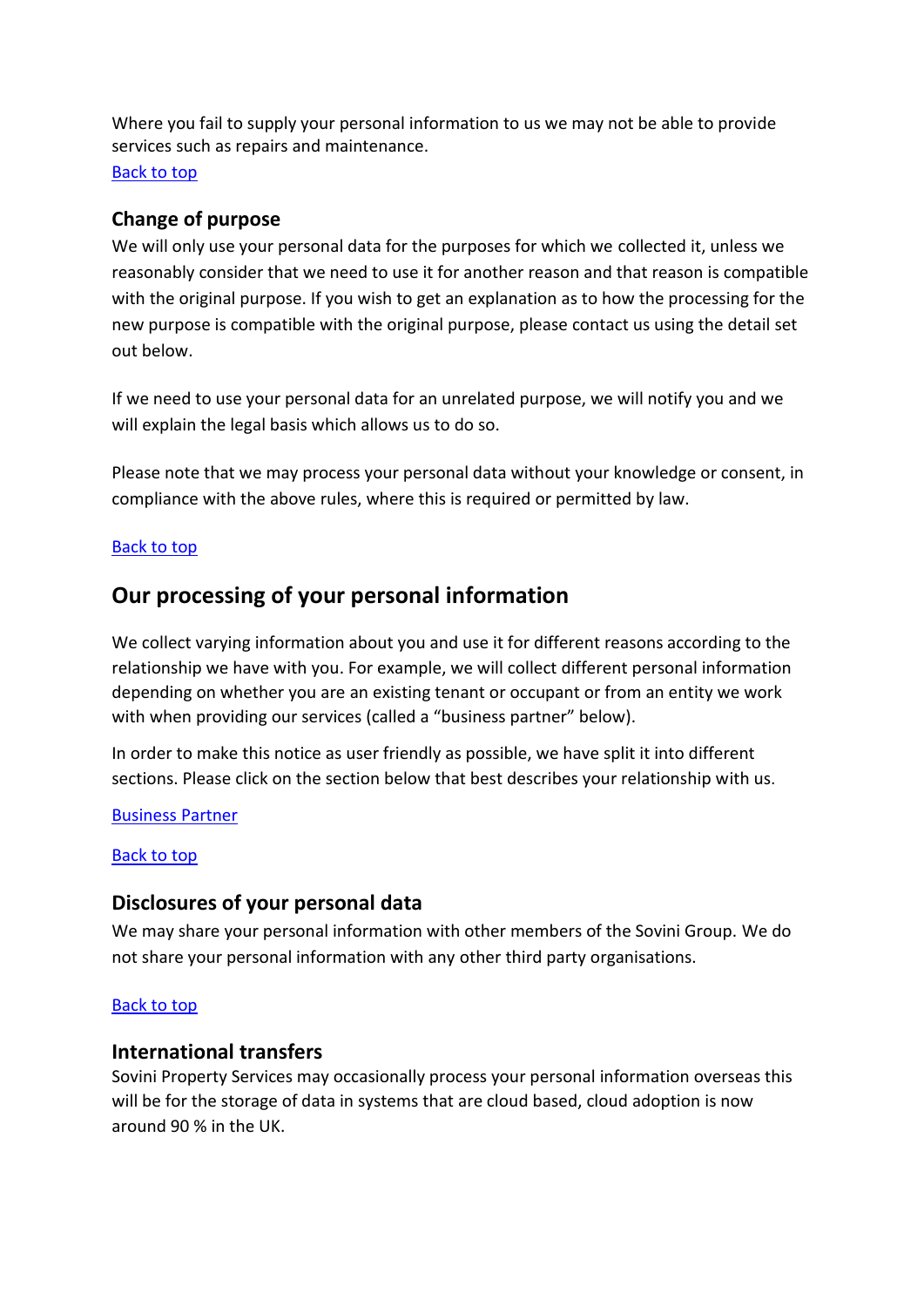When processing data in this way Sovini Property Services have to ensure that cloud services are compliant and that systems and applications are adhering to current UK General Data Protection Regulation and Data Protection Act 2018.

We will not share your information with countries or organisations who are outside of the European Economic Area (EEA) unless to a country or an international organisation that has an appropriate "adequacy decision"; such countries include: Andorra, Argentina, Canada, the Faroe Islands, Guernsey, Israel, the Isle of Man, Japan, Jersey, New Zealand, Switzerland and Uruguay. Transfers are also allowed where "appropriate safeguards" have been put in place.

#### [Back to top](#page-0-0)

# <span id="page-3-0"></span>**Data Security**

We have put in place appropriate security measures to prevent your personal data from being accidentally lost, used or accessed in an unauthorised way, altered or disclosed. In addition, we limit access to your personal data to those employees, agents, contractors and other third parties who have a business need to know. They will only process your personal data on our instructions and they are subject to a duty of confidentiality.

We have put in place procedures to deal with any suspected personal data breach and will notify you and any applicable regulator of a breach where we are legally required to do so.

#### [Back to top](#page-0-0)

# <span id="page-3-1"></span>**Data Retention**

How long will you use my personal data for?

We will only retain your personal data for as long as reasonably necessary to fulfil the purposes we collected it for, including for the purposes of satisfying any legal, regulatory, tax, accounting or reporting requirements. We may retain your personal data for a longer period in the event of a complaint or if we reasonably believe there is a prospect of litigation in respect to our relationship with you.

#### [Back to top](#page-0-0)

# <span id="page-3-2"></span>**Your legal rights**

Under certain circumstances, you have rights under data protection laws in relation to your personal data. Please click on the links below to find out more about these rights:

**"Request access"** to your personal data (commonly known as a "data subject access request"). This enables you to receive a copy of the personal data we hold about you and to check that we are lawfully processing it.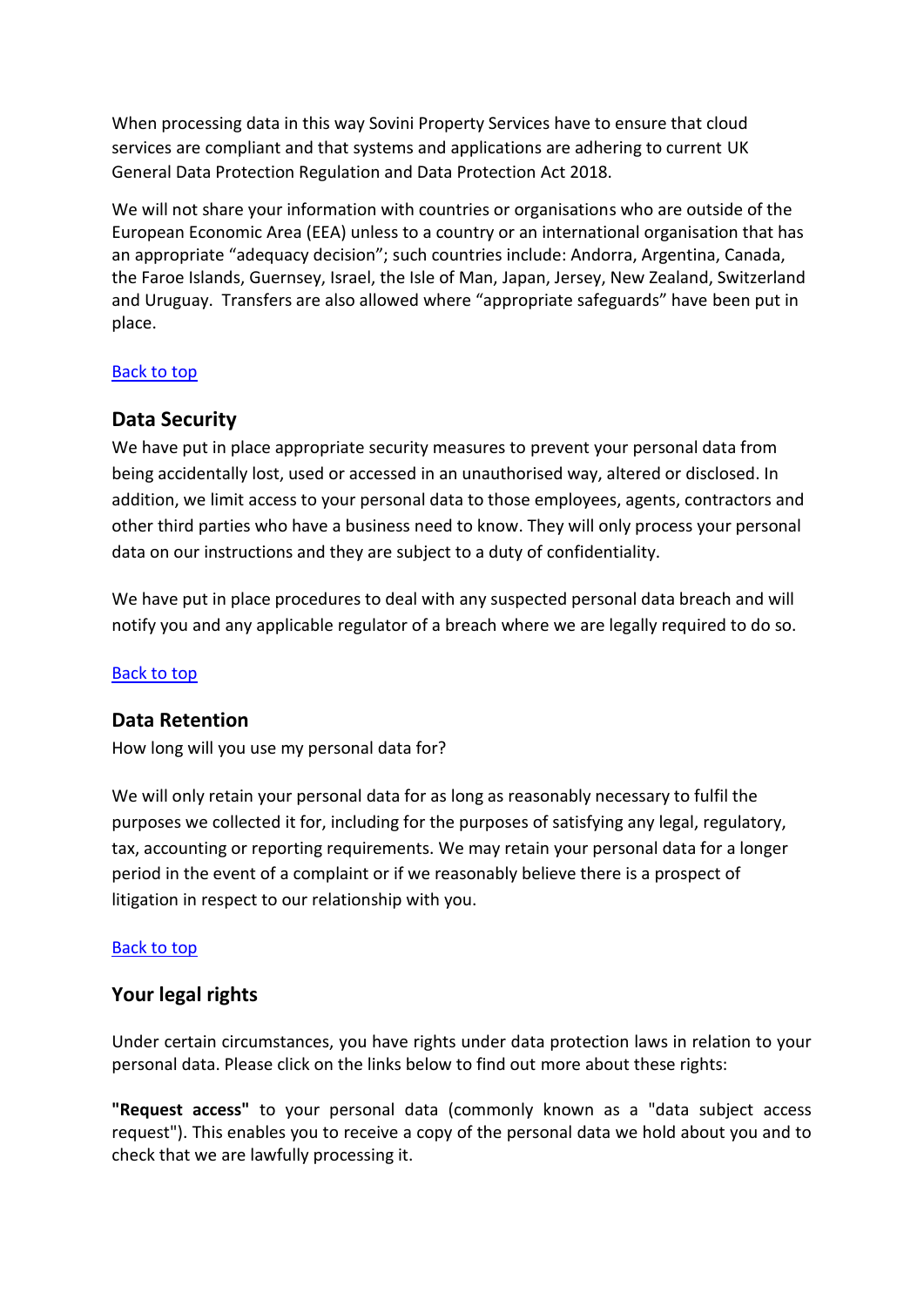**"Request correction"** of the personal data that we hold about you. This enables you to have any incomplete or inaccurate data we hold about you corrected, though we may need to verify the accuracy of the new data you provide to us.

**"Request erasure"** of your personal data. This enables you to ask us to delete or remove personal data where there is no good reason for us continuing to process it. You also have the right to ask us to delete or remove your personal data where you have successfully exercised your right to object to processing (see below), where we may have processed your information unlawfully or where we are required to erase your personal data to comply with local law. Note, however, that we may not always be able to comply with your request of erasure for specific legal reasons which will be notified to you, if applicable, at the time of your request.

**"Object to processing"** of your personal data where we are relying on a legitimate interest (or those of a third party) and there is something about your particular situation which makes you want to object to processing on this ground as you feel it impacts on your fundamental rights and freedoms. You also have the right to object where we are processing your personal data for direct marketing purposes. In some cases, we may demonstrate that we have compelling legitimate grounds to process your information which override your rights and freedoms.

**"Request restriction of processing"** of your personal data. This enables you to ask us to suspend the processing of your personal data in the following scenarios:

- If you want us to establish the data's accuracy.
- Where our use of the data is unlawful but you do not want us to erase it.
- Where you need us to hold the data even if we no longer require it as you need it to establish, exercise or defend legal claims.
- You have objected to our use of your data but we need to verify whether we have overriding legitimate grounds to use it.

**"Request the transfer"** of your personal data to you or to a third party. We will provide to you, or a third party you have chosen, your personal data in a structured, commonly used, machine-readable format. Note that this right only applies to automated information which you initially provided consent for us to use or where we used the information to perform a contract with you.

**"Withdraw consent at any time"** where we are relying on consent to process your personal data. However, this will not affect the lawfulness of any processing carried out before you withdraw your consent. If you withdraw your consent, we may not be able to provide certain products or services to you. We will advise you if this is the case at the time you withdraw your consent.

If you wish to exercise any of the rights set out above, please contact our Data Protection Officer – Stephen Reilly.

Email address: [dpenquiries@sovini.co.uk](mailto:dpenquiries@sovini.co.uk)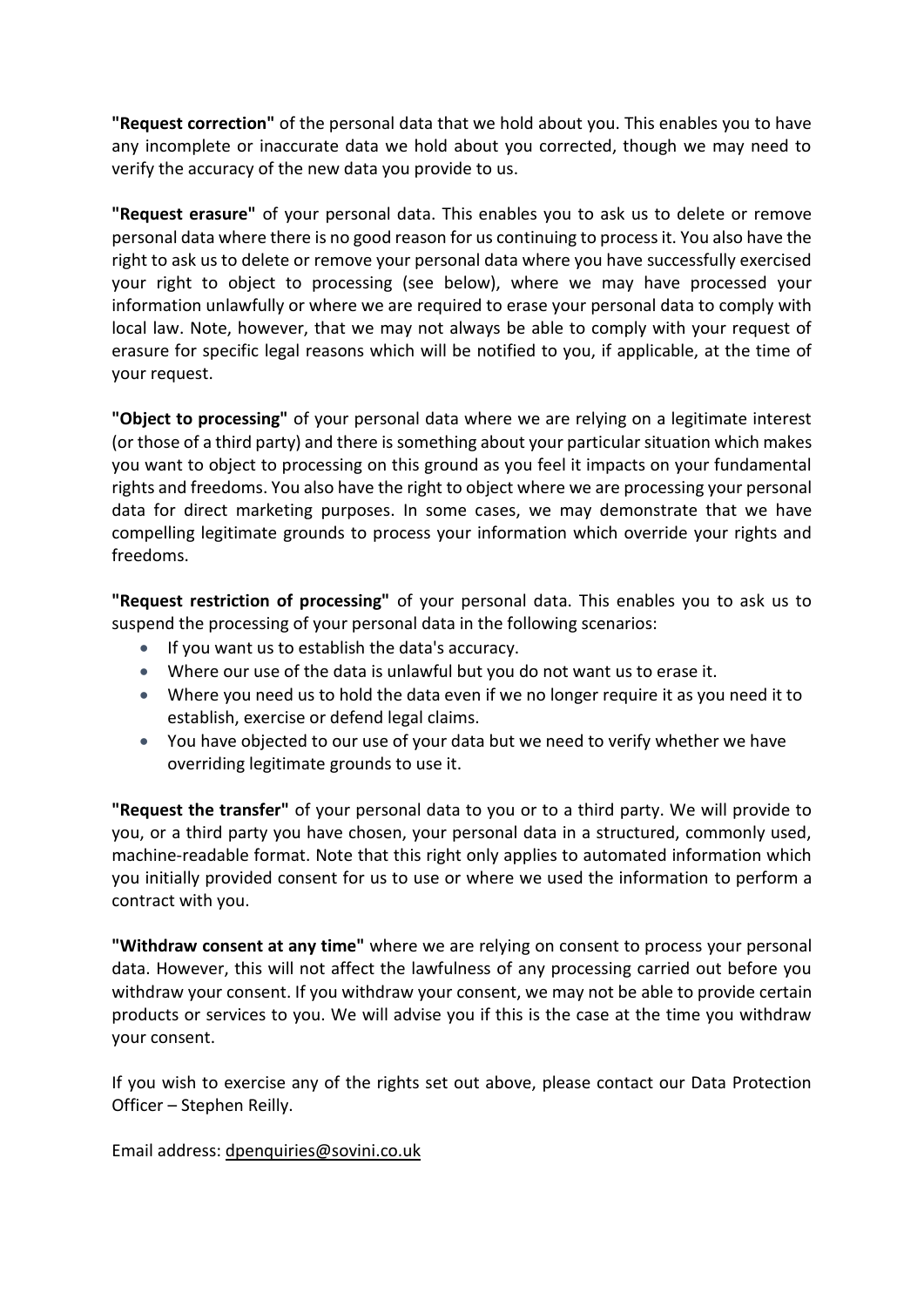Postal address: Sovini Property Services, Atlantic House, Dunnings Bridge Road, Bootle, Merseyside L30 4TH Telephone number: 0300 365 1111

## **No fee usually required**

You will not have to pay a fee to access your personal data (or to exercise any of the other rights). However, we may charge a reasonable fee if your request is clearly unfounded, repetitive or excessive. Alternatively, we could refuse to comply with your request in these circumstances.

## **What we may need from you**

We may need to request specific information from you to help us confirm your identity and ensure your right to access your personal data (or to exercise any of your other rights). This is a security measure to ensure that personal data is not disclosed to any person who has no right to receive it. We may also contact you to ask you for further information in relation to your request to speed up our response.

## **Time limit to respond**

We try to respond to all legitimate requests within one month. Occasionally it could take us longer than a month if your request is particularly complex or you have made a number of requests. In this case, we will notify you and keep you updated.

# <span id="page-5-0"></span>**Automated decision making**

We do not make automated decisions about you.

#### [Back to top](#page-0-0)

#### <span id="page-5-1"></span>**Contact details**

We have appointed a Data Protection Officer (DPO) who is responsible for overseeing questions in relation to this Privacy Notice. If you have any questions about this Privacy Notice, including any requests to exercise your legal rights, please contact the DPO using the details set out below:

Full name of DPO: Stephen Reilly Email address: [dpenquiries@sovini.co.uk](mailto:dpenquiries@sovini.co.uk) Postal address: Sovini Property Services, Atlantic House, Dunnings Bridge Road, Bootle, Merseyside L30 4TH Telephone number: 0300 365 1111